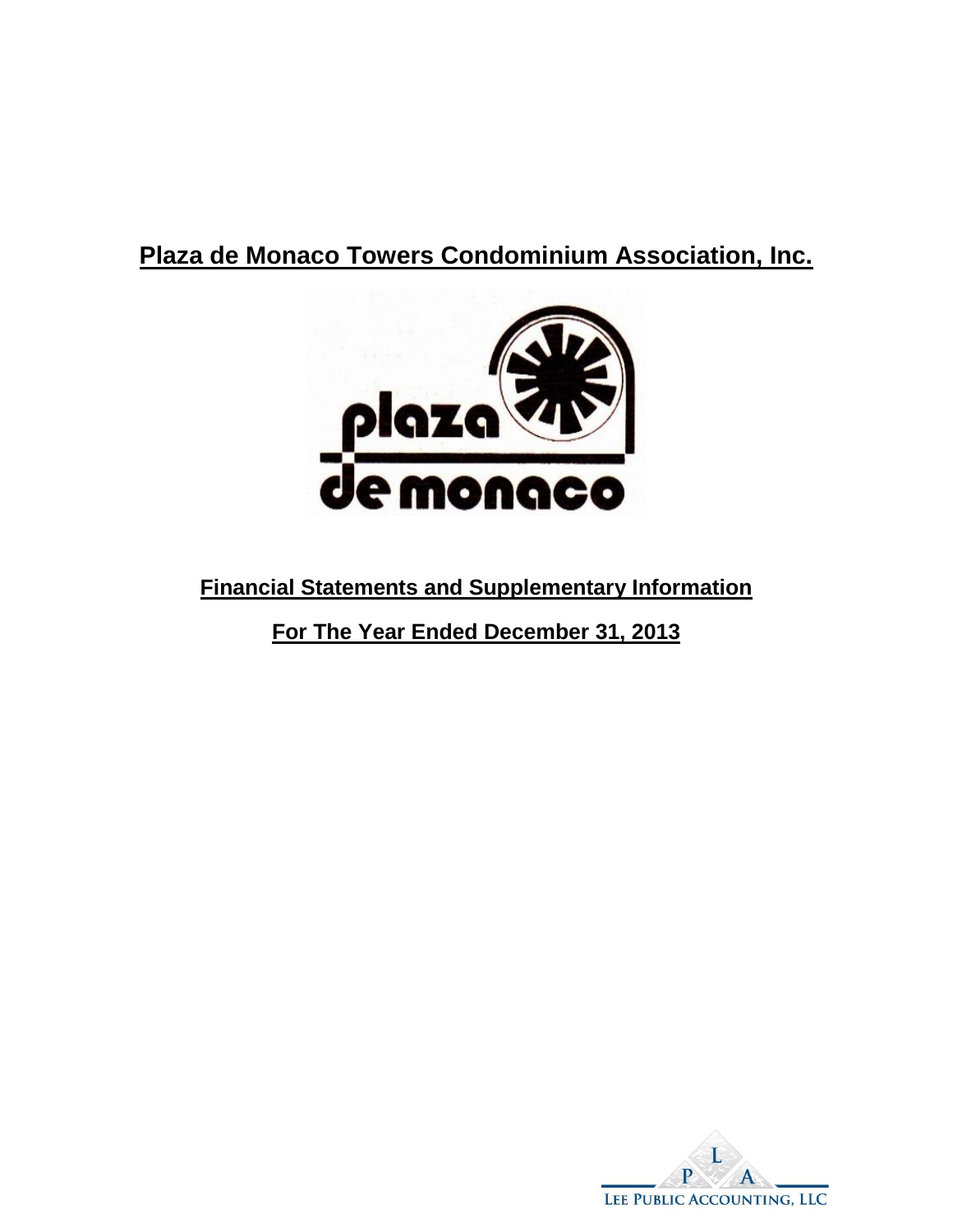# **Table of Contents**

| <b>Financial Statements</b>                                                    |                |
|--------------------------------------------------------------------------------|----------------|
|                                                                                | 3              |
| Statement of Revenues, Expenses, and Changes in Fund Balances                  | $\overline{a}$ |
|                                                                                | 5              |
|                                                                                | 6              |
| Supplementary Information                                                      |                |
| Supplementary Information on Future Major Repairs and Replacements (Unaudited) | 11             |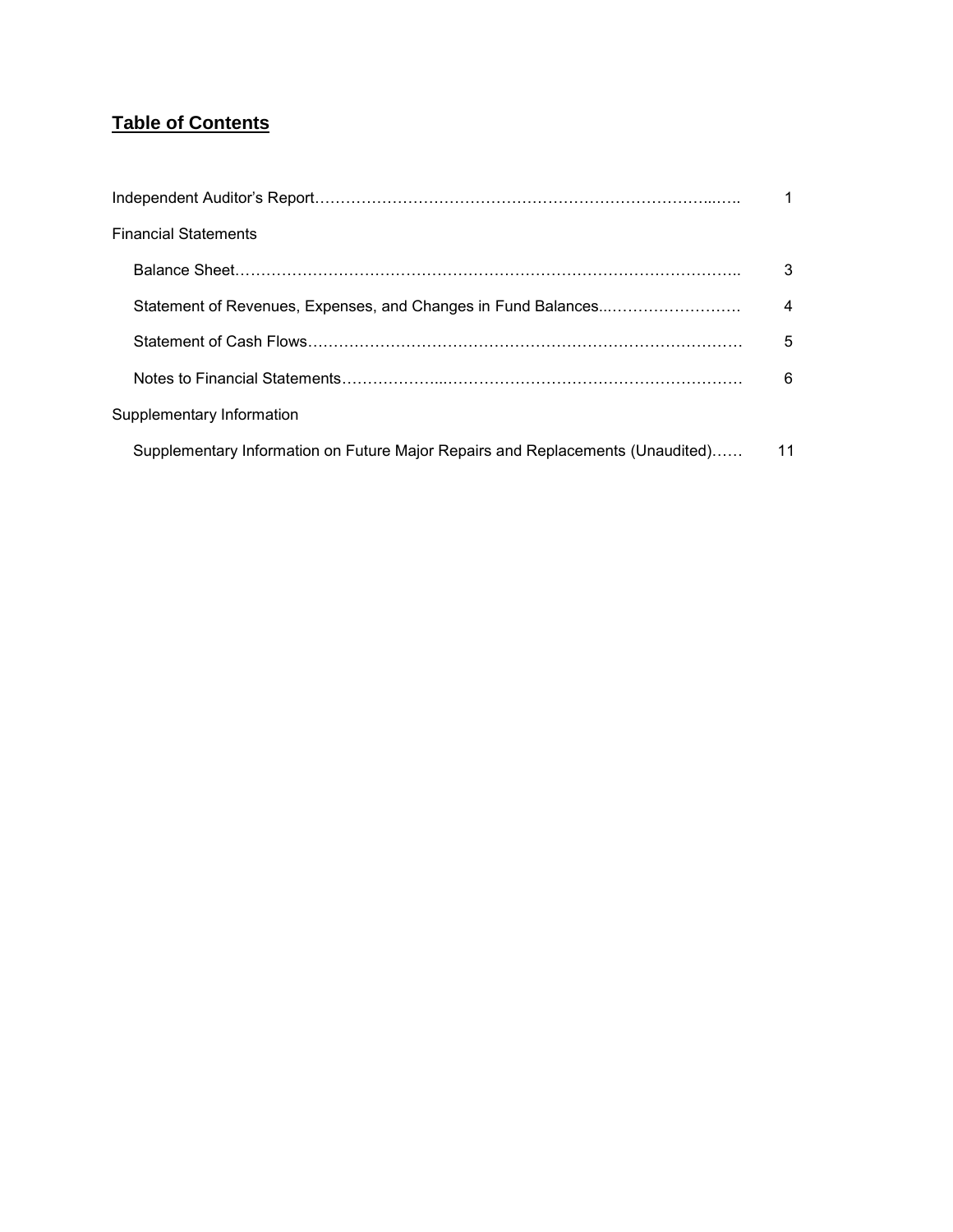

## **Independent Auditor's Report**

To the Board of Managers and Members of Plaza de Monaco Towers Condominium Association, Inc.

#### **Report on the Financial Statements**

I have audited the accompanying financial statements of Plaza de Monaco Towers Condominium Association, Inc. (the "Association") which comprises the balance sheet as of December 31, 2013, and the related statements of revenues, expenses, and changes in fund balances and cash flows for the year then ended and the related notes to the financial statements.

#### **Management's Responsibility for the Financial Statements**

Management is responsible for the preparation and fair presentation of these financial statements in accordance with accounting principles generally accepted in the United States of America; this includes the design, implementation, and maintenance of internal control relevant to the preparation and fair presentation of financial statements that are free from material misstatement, whether due to fraud or error.

#### **Auditor's Responsibility**

My responsibility is to express an opinion on these financial statements based on my audit. I conducted my audit in accordance with auditing standards generally accepted in the United States of America. Those standards require that I plan and perform the audit to obtain reasonable assurance about whether the financial statements are free of material misstatement.

An audit involves performing procedures to obtain audit evidence about the amounts and disclosures in the financial statements. The procedures selected depend on the auditor's judgment, including the assessment of the risks of material misstatement of the financial statements, whether due to fraud or error. In making those risk assessments, the auditor considers internal control relevant to the Association's preparation and fair presentation of the financial statements in order to design audit procedures that are appropriate in the circumstances, but not for the purpose of expressing an opinion on the effectiveness of the Association's internal control. Accordingly, I express no such opinion. An audit also includes evaluating the appropriateness of accounting policies used and the reasonableness of significant accounting estimates made by management, as well as evaluating the overall presentation of the financial statements.

I believe that the audit evidence I have obtained is sufficient and appropriate to provide a basis for my audit opinion.

#### **Opinion**

In my opinion, the financial statements referred to above present fairly, in all material respects, the financial position of Plaza de Monaco Towers Condominium Association, Inc. as of December 31, 2013, and the results of its operations and its cash flows for the year then ended in conformity with accounting principles generally accepted in the United States of America.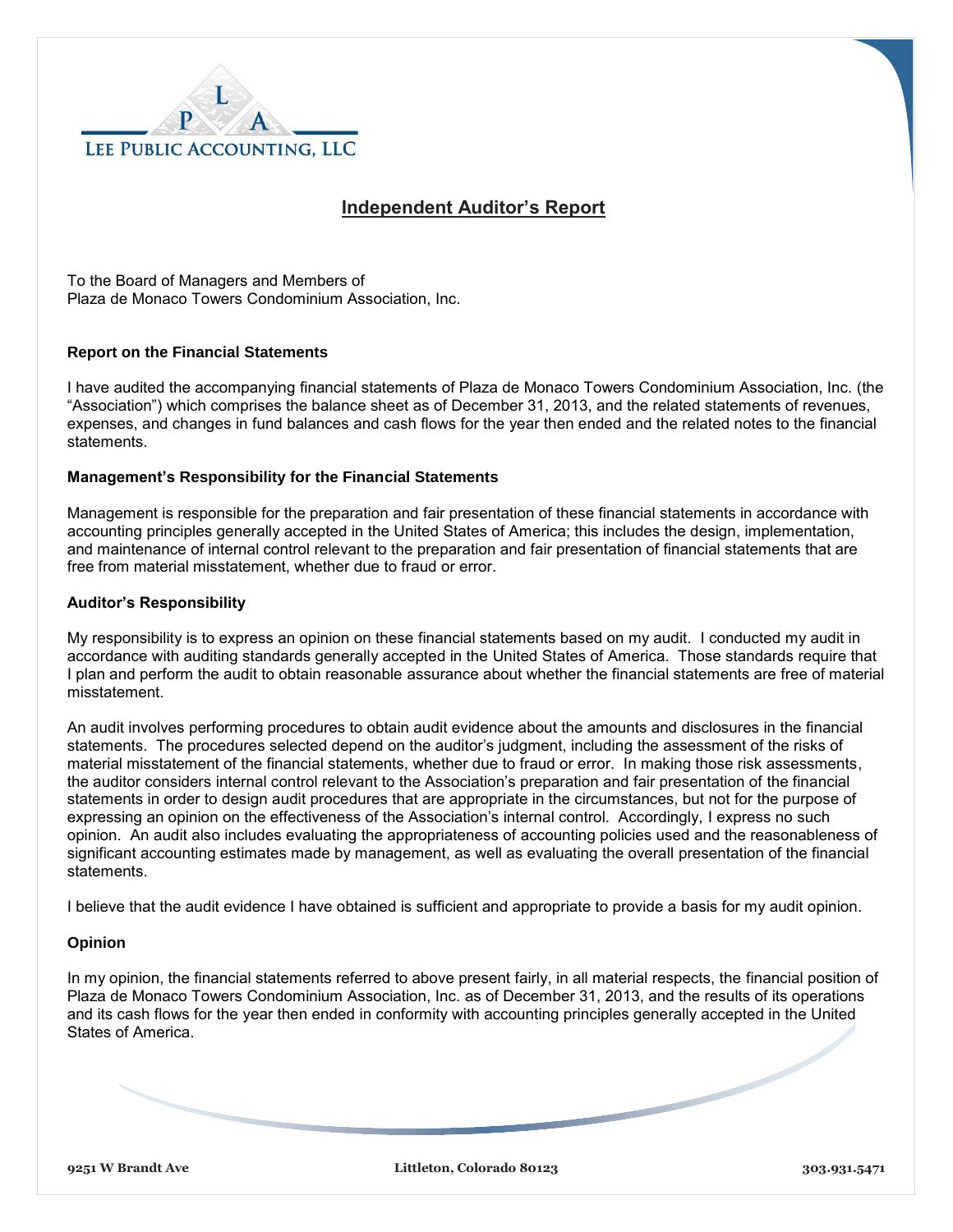#### **Other Matters**

*Required Supplementary Information on Future Major Repairs and Replacements*

Accounting principles generally accepted in the United States of America require that the information on future major repairs and replacements be presented to supplement the basic financial statements. Such information, although not a part of the basic financial statements, is required by the Financial Accounting Standards Board, who considers it to be an essential part of financial reporting for placing the basic financial statements in an appropriate operational, economic, or historical context. I have applied certain limited procedures to the required supplementary information in accordance with auditing standards generally accepted in the United States of America, which consisted of inquiries of management about the methods of preparing the information and comparing the information for consistency with management's responses to my inquiries, the basic financial statements, and other knowledge I obtained during my audit of the basic financial statements. I do not express an opinion or provide any assurance on the information because the limited procedures do not provide me with sufficient evidence to express an opinion or provide any assurance.

Ryan E. Lee, CPA

Principal Lee Public Accounting, LLC

March 11, 2014 Littleton, Colorado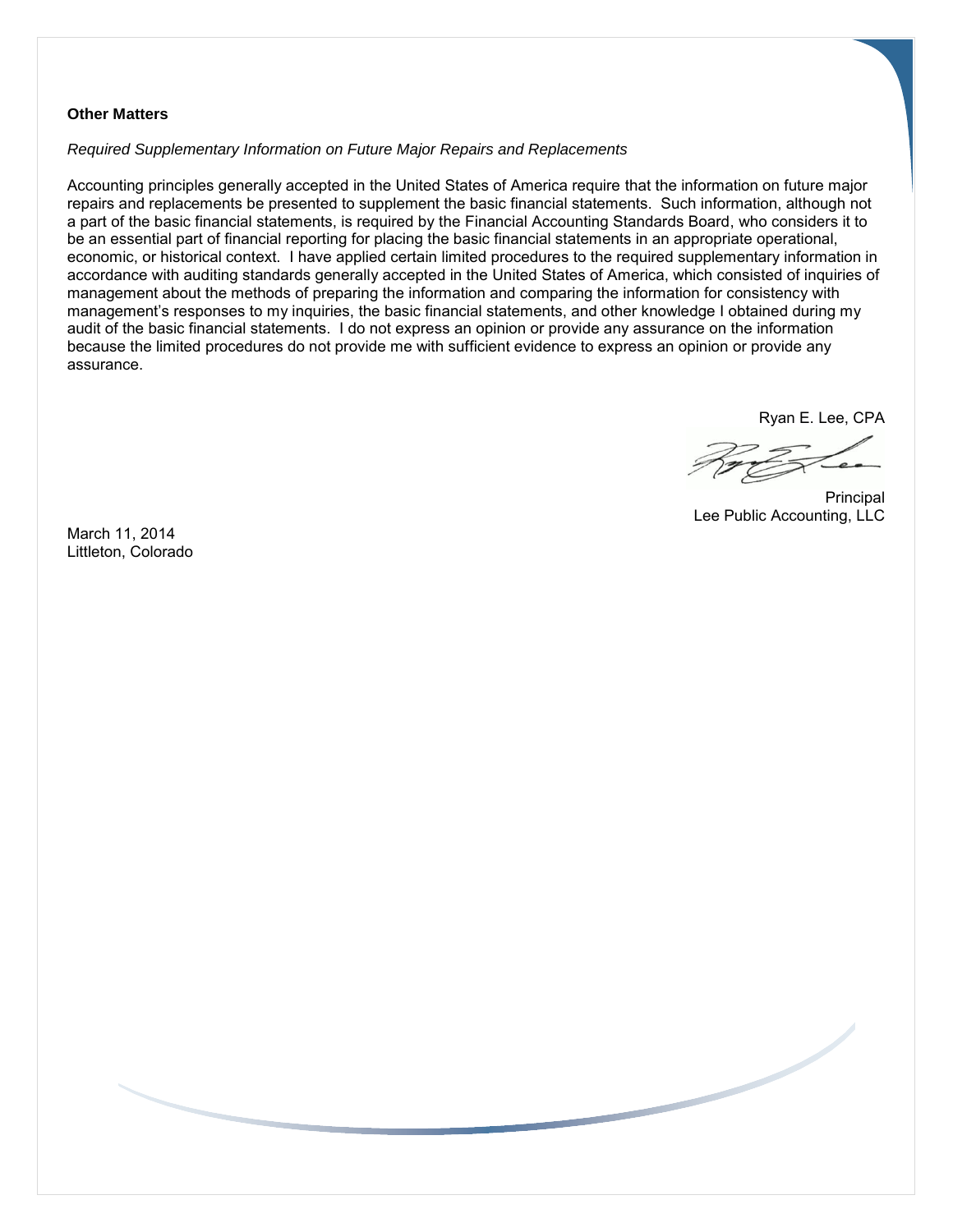# **Plaza de Monaco Towers Condominium Association, Inc. Balance Sheet For The Year End December 31, 2013**

|                                               | <b>Operating</b><br><b>Fund</b> | Replacement<br><b>Fund</b> | <b>Special</b><br><b>Assessment</b><br><b>Fund</b> | <b>Total</b>  |
|-----------------------------------------------|---------------------------------|----------------------------|----------------------------------------------------|---------------|
| <b>Assets</b>                                 |                                 |                            |                                                    |               |
| Cash                                          | \$<br>46,069                    | \$<br>157,835              | \$<br>31,073                                       | \$<br>234,977 |
| Assessments receivable, net of allowance      |                                 |                            |                                                    |               |
| for doubtful accounts of \$92,800             | 21,663                          |                            |                                                    | 21,663        |
| Other accounts receivable                     | 9,885                           |                            |                                                    | 9,885         |
| Prepaid expenses                              | 2,958                           |                            |                                                    | 2,958         |
| Interfund balance                             | 35,129                          | (90, 586)                  | 55,457                                             |               |
| <b>Total Assets</b>                           | \$<br>115,704                   | \$<br>67,249               | \$<br>86,530                                       | \$<br>269,483 |
| Liabilities                                   |                                 |                            |                                                    |               |
| Accounts payable and accrued liabilities      | \$<br>45,615                    | \$                         | \$                                                 | \$<br>45,615  |
| Deferred antennae lease income                | 32,945                          |                            |                                                    | 32,945        |
| Assessments received in advance               | 20,768                          |                            |                                                    | 20,768        |
| Note payable                                  |                                 |                            | 19,020                                             | 19,020        |
| <b>Total Liabilities</b>                      | 99,328                          |                            | 19,020                                             | 118,348       |
| <b>Commitments and Contingencies (Note 9)</b> |                                 |                            |                                                    |               |
| <b>Fund Balances</b>                          |                                 |                            |                                                    |               |
| Working capital fund                          | 24,568                          |                            |                                                    | 24,568        |
| Fund balances                                 | (8, 192)                        | 67,249                     | 67,510                                             | 126,567       |
| <b>Total Fund Balances</b>                    | 16,376                          | 67,249                     | 67,510                                             | 151,135       |
| <b>Total Liabilities and Fund Balances</b>    | \$<br>115,704                   | \$<br>67,249               | \$<br>86,530                                       | \$<br>269,483 |
|                                               |                                 |                            |                                                    |               |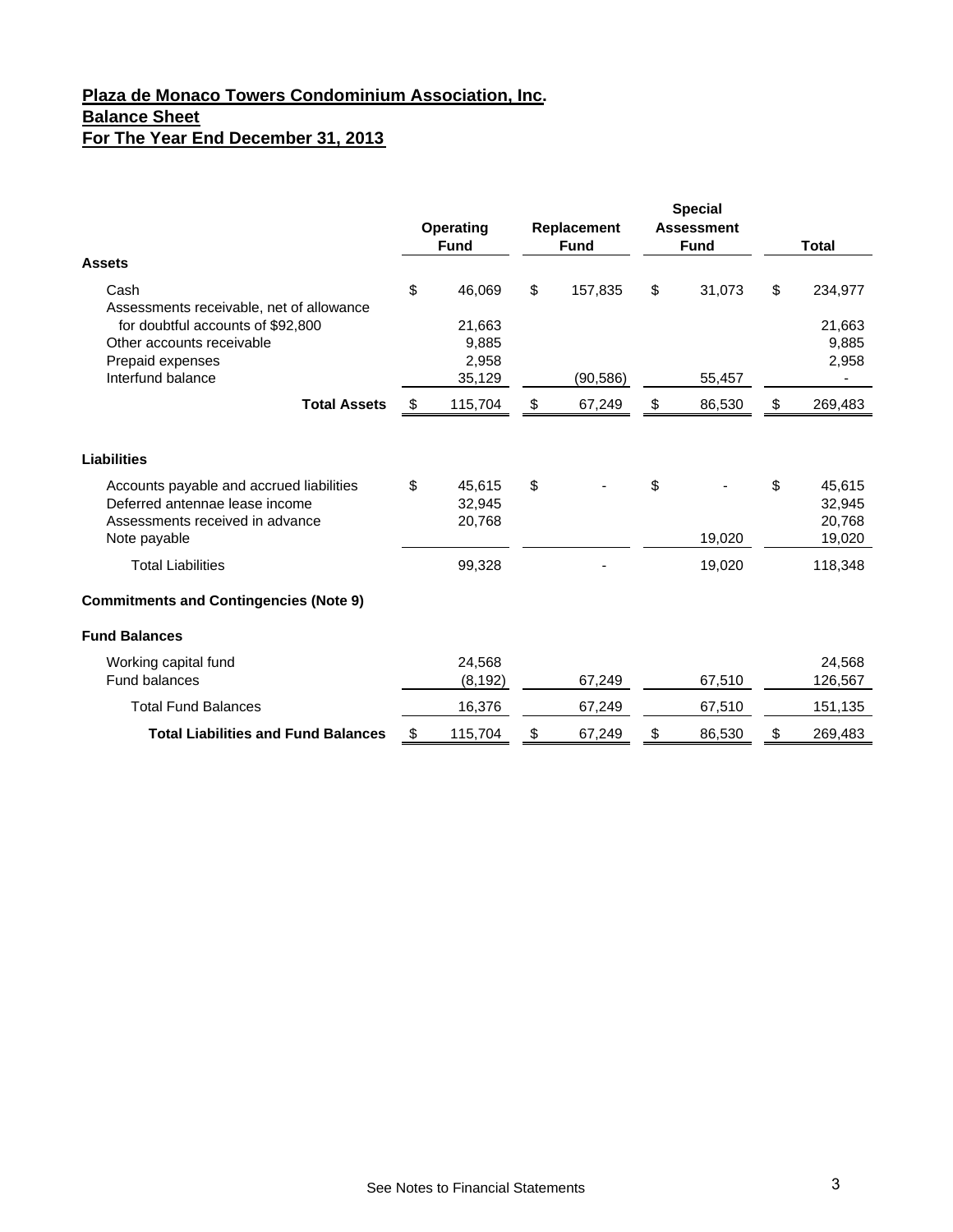### **Plaza de Monaco Towers Condominium Association, Inc. Statement of Revenues, Expenses, and Changes in Fund Balances For The Year Ended December 31, 2013**

| <b>Revenues</b>                                                                                                                                                                                                                        |                           | Operating<br><b>Fund</b>                                    |    | Replacement<br><b>Fund</b> |    | <b>Special</b><br><b>Assessment</b><br><b>Fund</b> |    | <b>Total</b>                                                              |
|----------------------------------------------------------------------------------------------------------------------------------------------------------------------------------------------------------------------------------------|---------------------------|-------------------------------------------------------------|----|----------------------------|----|----------------------------------------------------|----|---------------------------------------------------------------------------|
| General assessments<br>Towers unit assessments<br>Special assessments<br>Communications lease income<br>Late fees and collection income<br>Laundry income<br>Other income                                                              | \$                        | 661,075<br>17,906<br>65,551<br>20,541<br>15,762<br>9,064    | \$ | 118,991                    | \$ | 261,844                                            | \$ | 780,066<br>17,906<br>261,844<br>65,551<br>20,541<br>15,762<br>9,064       |
| Rental income<br>Casualty loss proceeds, net<br>Interest income                                                                                                                                                                        |                           | 7,113                                                       |    | 2,482<br>634               |    |                                                    |    | 7,113<br>2,482<br>634                                                     |
| <b>Total Revenues</b>                                                                                                                                                                                                                  | \$                        | 797,012                                                     | \$ | 122,107                    | \$ | 261,844                                            | \$ | 1,180,963                                                                 |
| <b>Expenses</b>                                                                                                                                                                                                                        |                           |                                                             |    |                            |    |                                                    |    |                                                                           |
| Salaries and wages<br>Gas and electricity<br>Bad debt<br>Building repairs and maintenance<br>Water and sewer<br>Insurance                                                                                                              | \$                        | 192,035<br>129,102<br>117,087<br>93,828<br>72,314<br>55,277 | \$ | 55,945                     | \$ |                                                    | \$ | 192,035<br>129,102<br>117,087<br>149,773<br>72,314<br>55,277              |
| Legal and professional fees<br>General and administrative<br>Payroll taxes and related expenses<br>Landscaping and grounds<br>Management fees<br>Accounting fees                                                                       |                           | 41,206<br>30,513<br>29,106<br>26,970<br>20,750<br>18,002    |    | 3,180                      |    |                                                    |    | 44,386<br>30,513<br>29,106<br>26,970<br>20,750<br>18,002                  |
| Pool and recreation facilities<br>Trash removal<br>Association owned unit expenses<br>Income taxes<br>Towers expenses<br>Miscellaneous expenses<br>General special assessment expenditures<br>Elevator special assessment expenditures |                           | 13,699<br>13,408<br>11,577<br>7,967<br>7,242<br>7,160       |    | 4,425                      |    | 155,856<br>2,788                                   |    | 18,124<br>13,408<br>11,577<br>7,967<br>7,242<br>7,160<br>155,856<br>2,788 |
| <b>Total Expenses</b>                                                                                                                                                                                                                  | \$                        | 887,243                                                     | \$ | 63,550                     | \$ | 158,644                                            | \$ | 1,109,437                                                                 |
| (Deficiency) Excess of Revenues Over Expenses                                                                                                                                                                                          |                           | (90, 231)                                                   |    | 58,557                     |    | 103,200                                            |    | 71,526                                                                    |
| Additions to working capital, net                                                                                                                                                                                                      |                           | 3,469                                                       |    |                            |    |                                                    |    | 3,469                                                                     |
| <b>Beginning Fund Balances</b>                                                                                                                                                                                                         |                           | 103,138                                                     |    | 8,692                      |    | (35,690)                                           |    | 76,140                                                                    |
| <b>Ending Fund Balances</b>                                                                                                                                                                                                            | $\boldsymbol{\mathsf{S}}$ | 16,376                                                      | \$ | 67,249                     | \$ | 67,510                                             | \$ | 151,135                                                                   |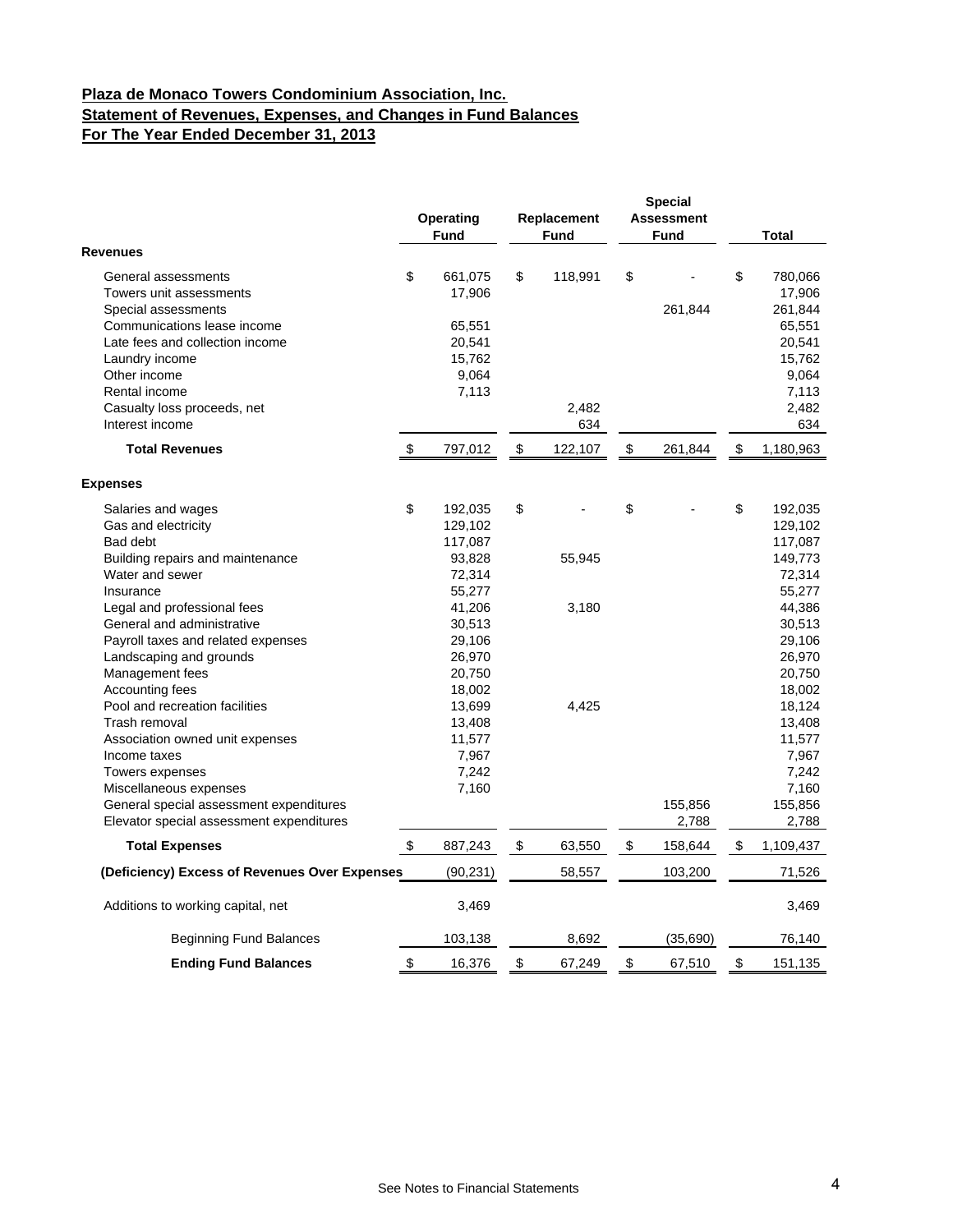### **Plaza de Monaco Towers Condominium Association, Inc. Statement of Cash Flows For The Year Ended December 31, 2013**

|                                                                                                                                                                              | Operating<br><b>Fund</b>                                | Replacement<br><b>Fund</b> | <b>Special</b><br><b>Assessment</b><br><b>Fund</b> | <b>Total</b>                                               |
|------------------------------------------------------------------------------------------------------------------------------------------------------------------------------|---------------------------------------------------------|----------------------------|----------------------------------------------------|------------------------------------------------------------|
| <b>Cash Flows From Operating Activities</b>                                                                                                                                  |                                                         |                            |                                                    |                                                            |
| (Deficiency) excess of revenues over expenses                                                                                                                                | \$<br>(90, 231)                                         | \$<br>58,557               | \$<br>103,200                                      | \$<br>71,526                                               |
| Adjustments to reconcile excess (deficiency) of revenues<br>over expenses to net cash used by operating activities:                                                          |                                                         |                            |                                                    |                                                            |
| Bad debt expense                                                                                                                                                             | 117,087                                                 |                            |                                                    | 117,087                                                    |
| (Increase) decrease in:<br>Assessments receivable<br>Other accounts receivable<br>Prepaid expenses                                                                           | (22, 948)<br>(9,885)<br>(2,958)                         |                            |                                                    | (22, 948)<br>(9,885)<br>(2,958)                            |
| Increase (decrease) in:<br>Accounts payable and accrued liabilities<br>Assessments received in advance<br>Deferred antennae lease income<br>Deposits<br>Income taxes payable | 23,414<br>(43, 834)<br>(27, 166)<br>(1,500)<br>(1, 382) |                            | (71, 645)                                          | (48, 231)<br>(43, 834)<br>(27, 166)<br>(1,500)<br>(1, 382) |
| Net cash (used) provided by operating activities                                                                                                                             | (59, 404)                                               | 58,557                     | 31,555                                             | 30,709                                                     |
| <b>Cash Flows From Financing Activities</b>                                                                                                                                  |                                                         |                            |                                                    |                                                            |
| Principal payments on note payable<br>Additions to working capital, net<br>Interfund activity<br>Net cash provided (used) by financing activities                            | 3,469<br>5,148<br>8,617                                 | 3,524<br>3,524             | (15, 480)<br>(8,672)<br>(24, 152)                  | (15, 480)<br>3,469<br>$\blacksquare$<br>(12,011)           |
| Net (decrease) increase in cash                                                                                                                                              | (50, 787)                                               | 62,081                     | 7,403                                              | 18,698                                                     |
| Cash, beginning of year                                                                                                                                                      | 96,856                                                  | 95,754                     | 23,669                                             | 216,279                                                    |
| Cash, end of year                                                                                                                                                            | \$<br>46,069                                            | \$<br>157,835              | \$<br>31,073                                       | \$<br>234,977                                              |
| <b>Supplemental Cash Disclosures</b>                                                                                                                                         |                                                         |                            |                                                    |                                                            |
| Cash paid for income taxes<br>Cash paid for interest                                                                                                                         | \$<br>9,349<br>2,717                                    | \$                         | \$                                                 | \$<br>9,349<br>2,717                                       |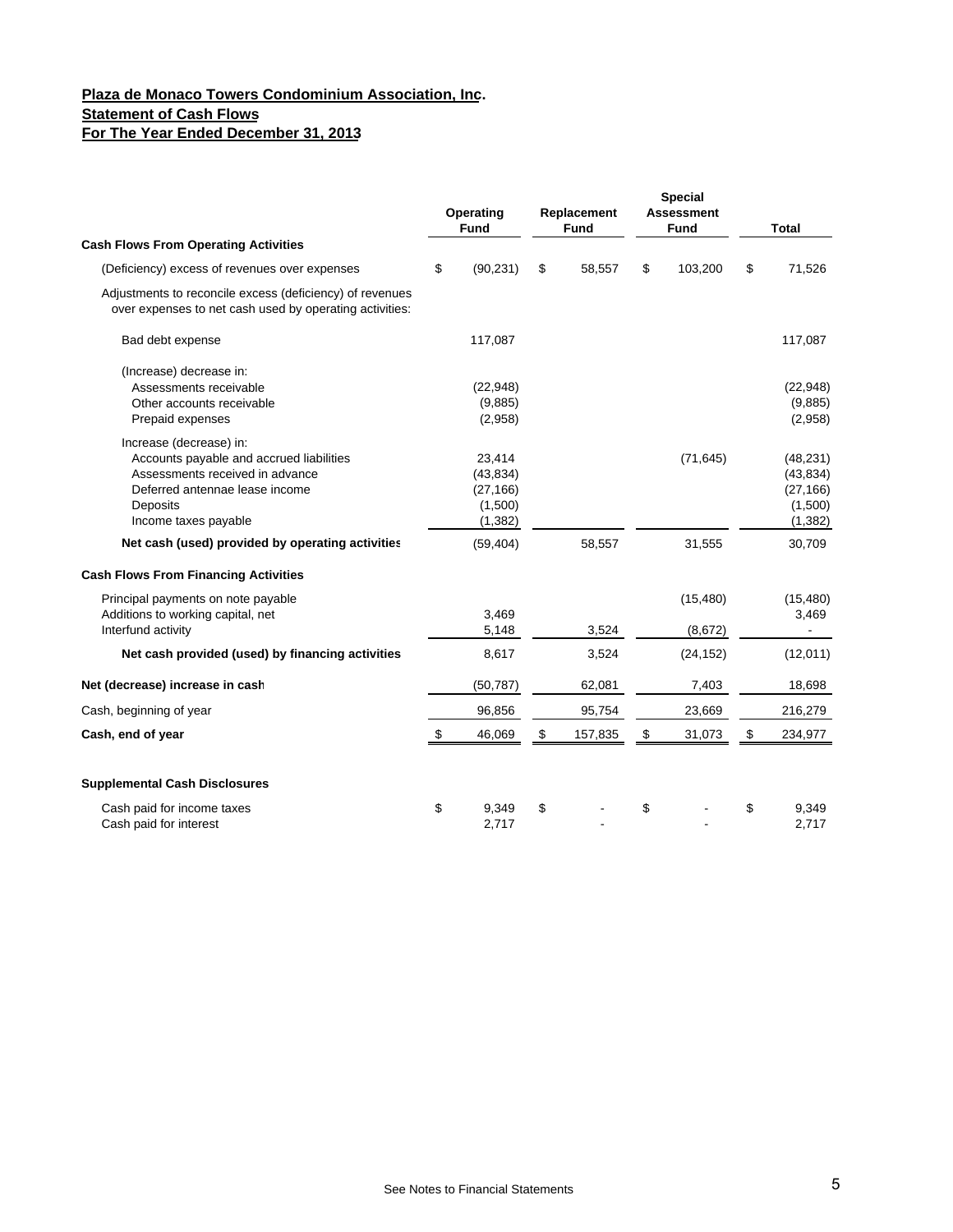#### **Note 1 – Nature of the Association**

Plaza de Monaco Towers Condominium Association, Inc. (the "Association") was organized as a nonprofit corporation in the State of Colorado in 1980. The purpose of the Association is to provide for the operation, administration, use, maintenance, and replacement of the common property, as defined in the Association's *Declaration of Covenants, Conditions and Restrictions of The Plaza de Monaco Towers Condominiums, Phase No.1* (the "Declaration"). The Association consists of the Owners of 214 residential condominium units located in Denver, Colorado.

The six-building complex was constructed in 1970-73 and was converted to condominiums beginning in 1980. The complex consists of two seven-story towers, each of which contains 67 units and four threestory buildings, each of which contains 20 units. Amenities include a swimming pool and Jacuzzi, party room, billiards room, workout room, locker rooms and a guest room which is available for short-term rental.

#### **Note 2 – Summary of Significant Accounting Policies**

#### Basis of Accounting

The accompanying financial statements are prepared using the accrual method of accounting.

#### Fund Accounting

The Association's governing documents provide certain guidelines for governing its financial activities. To ensure observance of limitations and restrictions on the use of financial resources, the Association maintains its accounts using fund accounting. Financial resources are classified for accounting and reporting purposes in the following funds established according to their nature and purpose:

 Operating Fund – This fund is used to account for financial resources available for the general operations of the Association.

 Replacement Fund – This fund is used to accumulate financial resources designated for future major repairs and replacements.

Special Assessment Fund - This fund is used to accumulate financial resources from the general special assessment and the elevator special assessment. See Note 5 for additional detail.

#### Real Property and Common Areas

Real property and common areas acquired upon conversion to a condominium project and any related improvements to such property are not recorded in the Association's financial statements because those properties are owned by the individual unit owners in common and not by the Association. The Association capitalizes personal property at historical cost and depreciates it using the straight-line method. As of December 31, 2013, the Association did not have any capitalized personal property or equipment.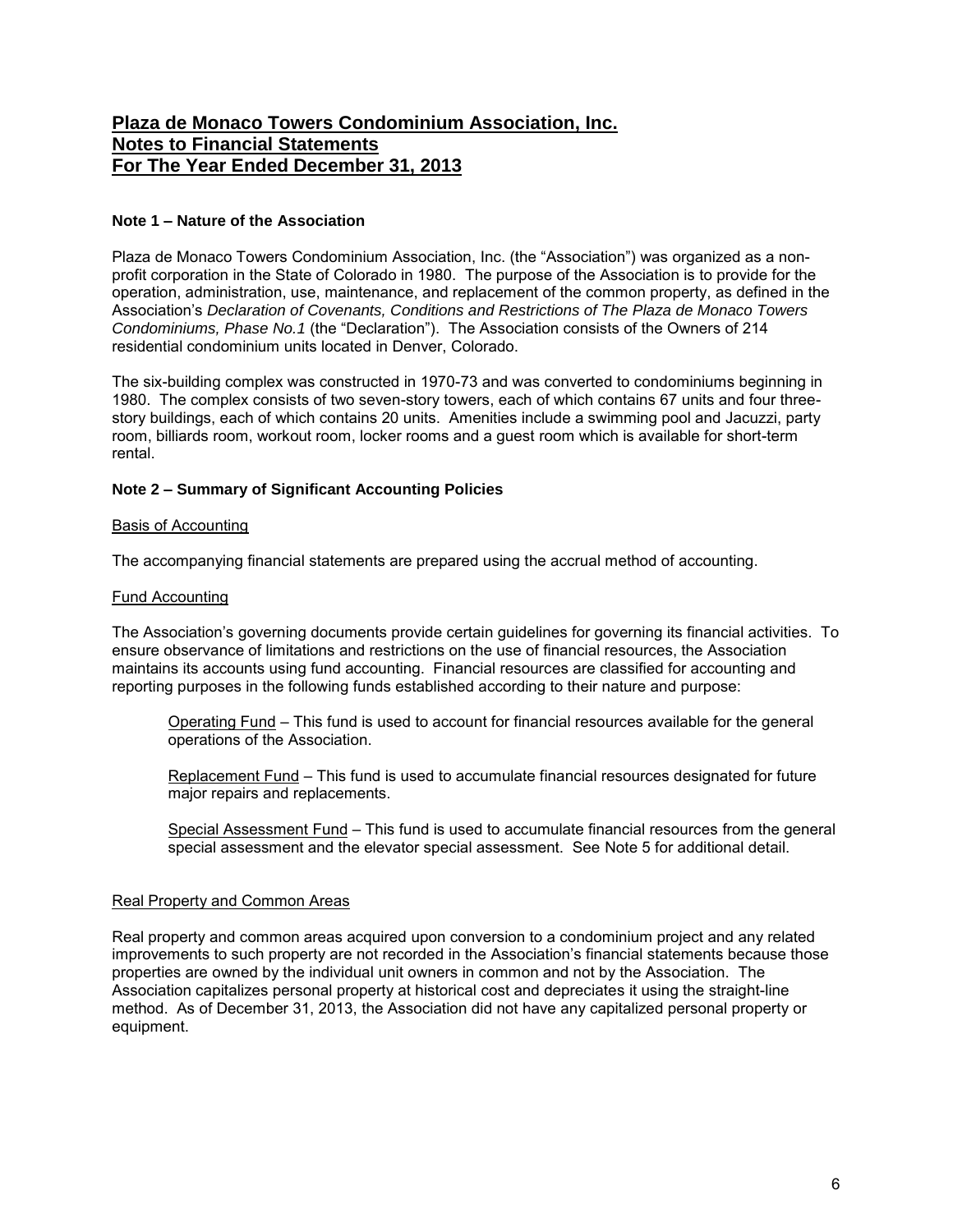#### **Note 2 – Summary of Significant Accounting Policies (continued)**

#### Assessments

Association members are subject to monthly assessments to provide funds for the Association's operating expenses, future capital acquisitions, and major repairs and replacements. Assessments receivable at the balance sheet date represent fees due from unit Owners. The Association's policy is to retain legal counsel and place liens on the properties of homeowners whose assessments are delinquent in accordance with the Association's collection policy. An allowance for doubtful accounts has been provided for those accounts that management believes will not be collected.

The monthly general assessments vary by unit and are determined annually based on each unit's square footage. For the year ended December 31, 2013, monthly general assessments ranged from \$110 to \$429. Any excess assessments at year end are retained by the Association for use in the succeeding year.

In addition to the general assessments, each Owner of a tower unit is required to pay an additional monthly assessment to cover expenses directly related to the tower buildings including, elevator maintenance, fire alarm service, music service, and security guards. For the year ended December 31, 2013, the monthly tower unit assessment ranged from \$4 to \$14 depending on the unit's square footage.

#### Use of Estimates

The preparation of financial statements in conformity with generally accepted accounting principles requires management to make estimates and assumptions that affect the reported amounts of assets and liabilities and disclosure of contingent assets and liabilities at the date of the financial statements and the reported amounts of revenues and expenses during the reporting period. Actual results could differ from those estimates.

#### **Note 3 – Income Taxes**

The Association has elected to file its income tax return as a corporation (form 1120) under the internal revenue code 277 for the year ended December 31, 2013. Under that code section, the Association is not taxed on income and expenses related to its exempt purpose, which is the acquisition, construction, management, maintenance, and care of Association property. Net non-membership income, which includes interest earned and rental income from non-members, is taxed at the federal and state levels at 15% and 4.63%, respectively.

The Association's tax filings may be subject to examination by various taxing authorities. The Association's federal income tax returns for the fiscal years 2011, 2012, and 2013 remain open to potential examination by the Internal Revenue Service; state income returns for 2012 and 2013 are open to potential examination.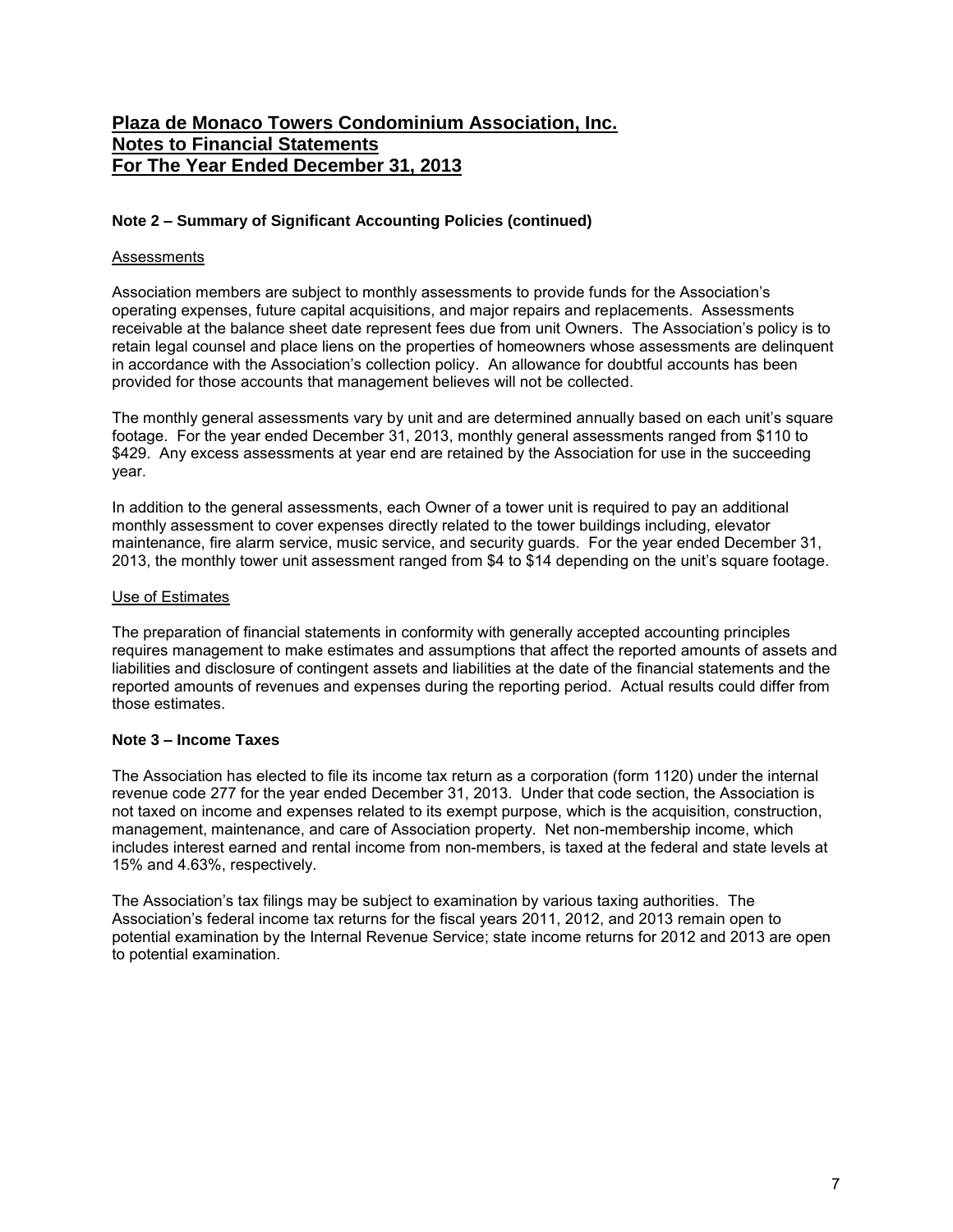#### **Note 4 – Future Major Repairs and Replacements**

The Association accumulates funds for future major repairs and replacements of common property. Accumulated funds are held in separate accounts and are generally not available for operating purposes.

In 2013 the Association engaged a third party firm to perform a study to estimate the remaining useful lives and the replacement costs of the common property components. The Association is funding for such major repairs and replacements over the estimated useful lives of the components based on the study's estimates of current replacement costs, considering amounts previously accumulated in the replacement fund. Actual expenditures, however, may vary from the estimated amounts and the variations may be material. Therefore, amounts accumulated in the replacement fund may not be adequate to meet future needs. If additional funds are needed, however, the Association has the right, subject to the Declaration, to increase regular assessments or levy special assessments, or it may delay major repairs and replacements until funds are available.

#### **Note 5 – Deferred Revenue**

In November 2008, the Association entered into an agreement with Comcast whereby the Association granted an easement to service the broadband communications equipment on the property for a 15 year term. As consideration for this easement, the Association received a lump-sum of \$31,950. As of December 31, 2013, the unamortized, deferred portion, of this payment was \$20,945. The revenue is being amortized over the term of the contract at \$2,130 per year.

The Association leases some of the roof space of the tower buildings to various communications companies to install and maintain cell phone antennae. As of December 31, 2013, \$12,000 of the proceeds received under these lease agreements was for the 2014 calendar year and, accordingly, this amount is included in *deferred antennae lease income* on the accompanying *Balance Sheet*.

#### **Note 6 – Note Payable**

In April 2012, the Association obtained a bank loan for up to \$62,000 as bridge financing for the elevator system upgrades. As of December 31, 2013, the principal balance on the note was \$19,020. The note matures in July 2014 and required 15 monthly interest only payments beginning in May 2012 and then 11 monthly principal and interest payments of \$5,361 until maturity. The interest rate on the note is 6.75%. In March 2014, the note was paid off in full.

#### **Note 7 – Special Assessments**

In December 2010, the Association levied two special assessments, a \$700,000 general special assessment to fund capital improvement projects, and a \$300,000 special assessment to fund upgrades to the elevator system. The general special assessment was due in full on December 1, 2010 or in 48 monthly installments beginning January 2011 and through December 2014. The elevator special assessment was due in full on December 1, 2010 or in 36 monthly installments beginning January 2011 and through December 2013.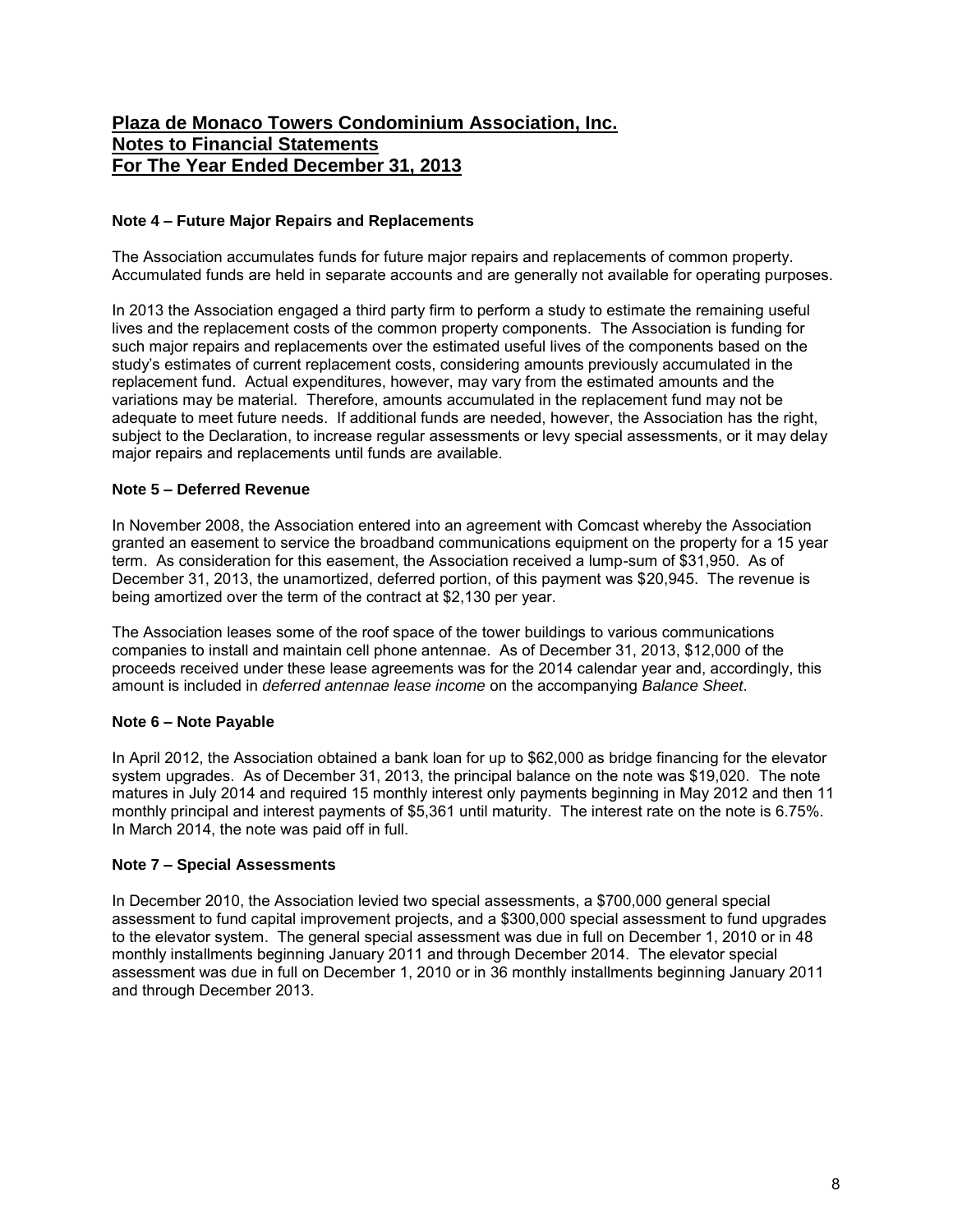#### **Note 8 – Association Owned Units**

The Association owns one of the units which is used as a guest room for short-term rentals for members and their guests. The Association rents the unit for \$50 per night for up to one week at a time. Proceeds from the rental are included in *rental income* in the accompanying *Statement of Revenues, Expenses, and Changes in Fund Balances*.

In 2012, the Association obtained title to one of the units through a judicial foreclosure process. The Association rented the unit out to a third party. During 2013, the first lien holder of the property filed to retake possession of the unit and the Association wrote-off \$55,310, the remaining net book value of the property, which includes past due assessments and collection costs. The amount is included in *bad debt expense* in the accompanying *Statement of Revenues Expenses and Changes in Fund Balances*.

In 2013, the Association acquired title to one of the units through a judicial foreclosure process. The basis in the unit is \$20,855, which includes past due assessments and collection costs. The Board of Directors believes that the first-lien holder will eventually re-take possession of the unit and, therefore, the basis in the unit will not be recovered. As such, this balance was written-off to *bad debt expense* in 2013. As of the date of this report, the Association still maintains title to the unit.

#### **Note 9 – Commitments and Contingencies**

In December 2012, the Association suffered a loss due to a sewer backup in one of the tower units. The Association received proceeds on the claim of approximately \$53,000 in 2013, which is net of the Association's \$10,000 deductible, and incurred expenses of approximately \$50,000. The Association is currently in the process of negotiating a final settlement to one of the units affected by the loss. As of the date of this report, the estimated final settlement with this unit is estimated to be approximately \$13,500 to cover repair costs which will be paid in 2014. No additional insurance proceeds are expected to be received on this claim.

One of the Association's members has filed a lawsuit against the Association as a result of an isolated loss that occurred in the member's unit (*Milstein vs. Plaza de Monaco*). The member alleges that the Association failed to properly maintain the common elements which resulted in the loss. Management believes that any potential judgment against the Association would be covered under current insurance policies and would not be material to the future financial condition of the Association.

The Association is a party to various other legal actions throughout the year normally associated with homeowners' associations, including, but not limited to, the collection of delinquent assessments and covenant compliance matters, the aggregate of which, in management's opinion, would not be material to the future financial condition of the Association.

#### **Note 10 – Concentration of Credit Risk**

The Association maintains its cash balances in bank deposit accounts which, at times throughout the year, may exceed federally insured limits. As of December 31, 2013 there were no uninsured cash balances.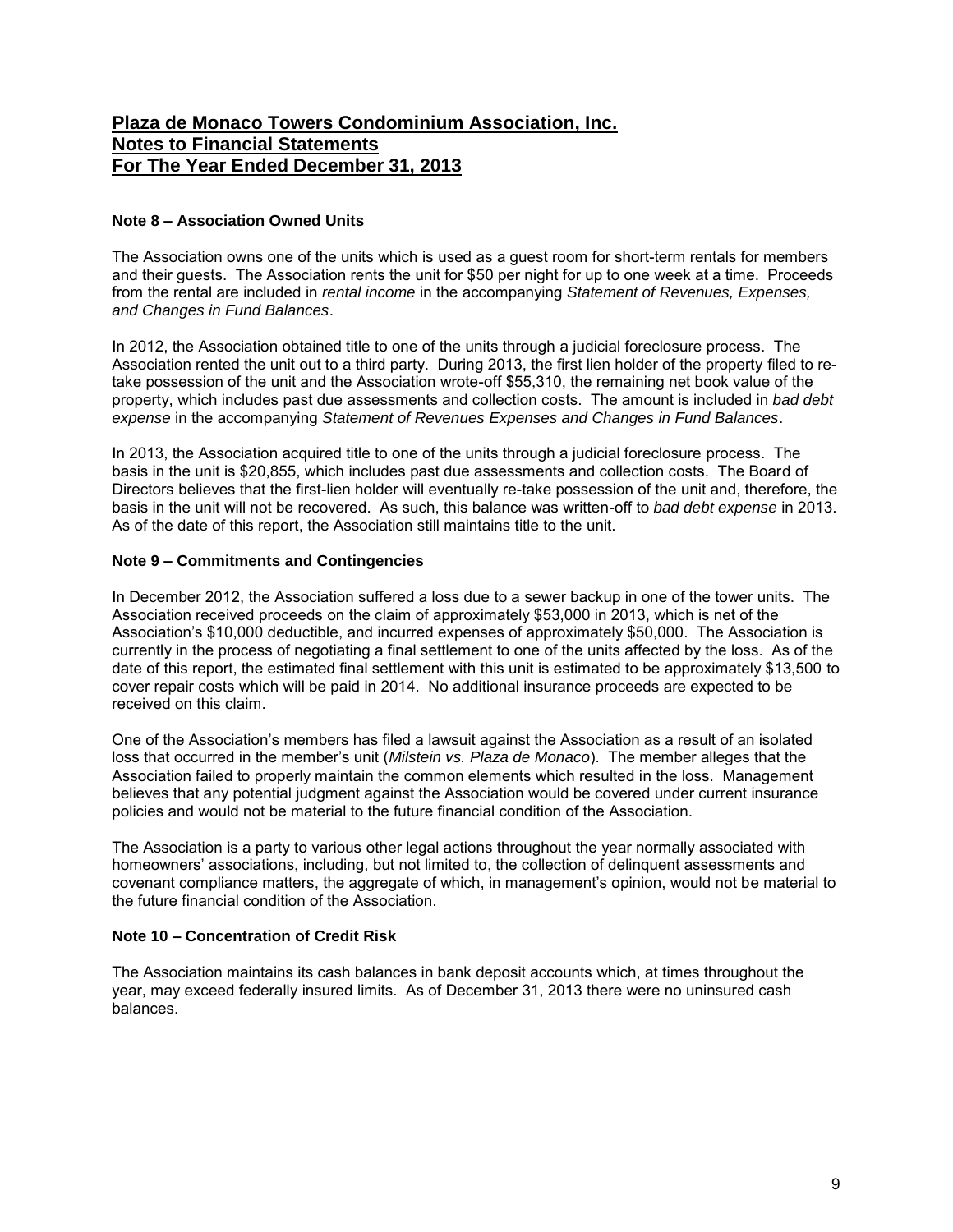#### **Note 11 – Related Party Transactions**

In February 2014, the Association's onsite general manager tendered his resignation and the Association subsequently engaged CAB Enterprises as the interim general manager for an estimated 6 to 12 week term. One of the Association's member's, also a former Officer of the Association, has an ownership interest in CAB Enterprises.

### **Note 12 – Subsequent Events**

In preparing the financial statements, the Association has evaluated events and transactions for potential recognition or disclosure through March 11, 2014, the date the financial statements were available to be issued.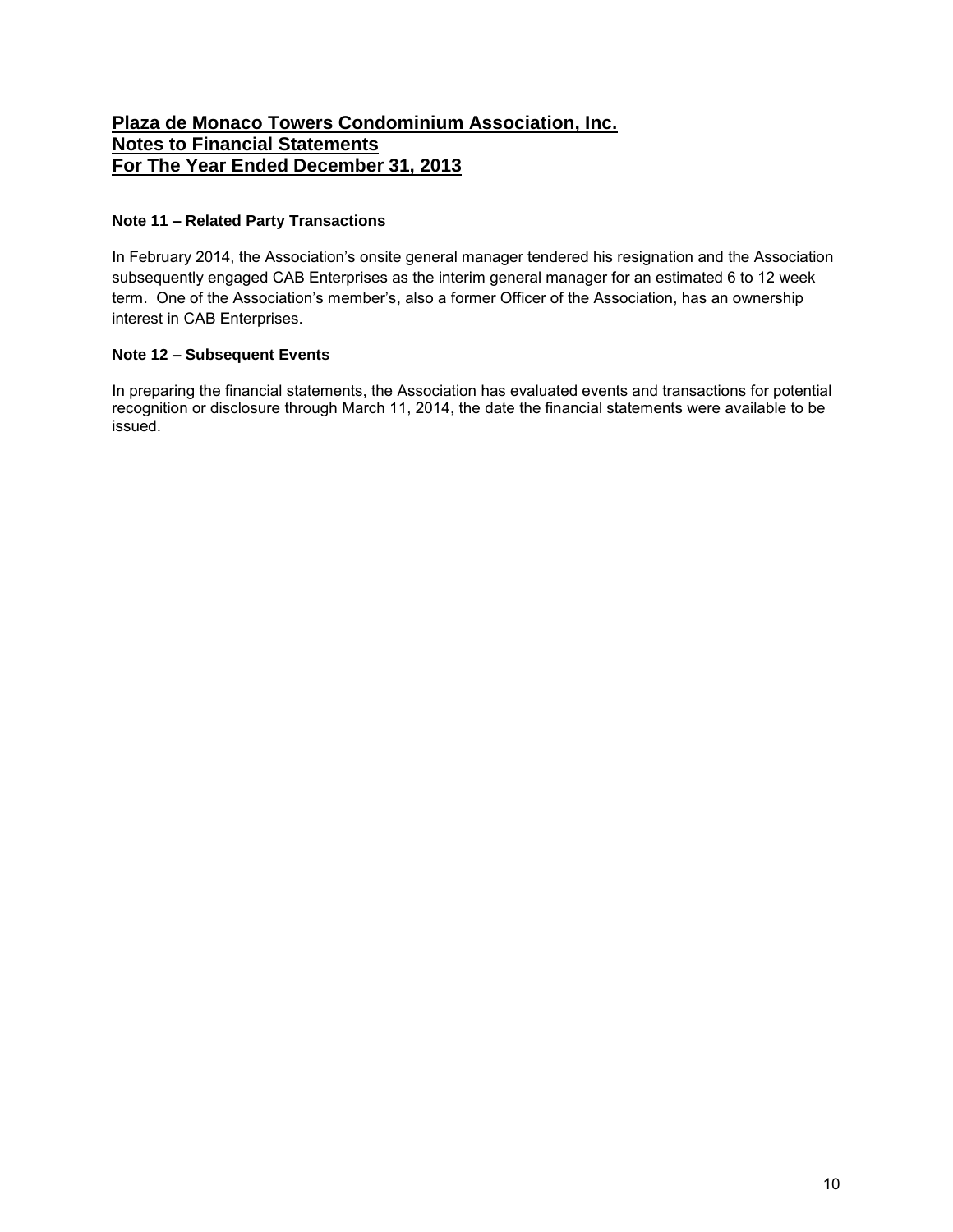# *Unaudited* **Plaza de Monaco Towers Condominium Association, Inc. Supplementary Information on Future Major Repairs and Replacements December 31, 2013**

In 2013, the Association engaged a third party to conduct a study to estimate the remaining useful lives and replacement costs of the components of common property. Replacement costs were based on the estimated costs to repair or replace the common property components at the date of the study. The study includes certain economic assumptions, including an annual after-tax earnings on accumulated replacements funds of 1% and adjusts future replacement costs by an inflation factor of 3%.

The study utilizes a "full funding" level goal which sets out to maintain the replacement fund level equal to the physical deterioration of the components of common property. According to the study, to achieve this funding goal, a "fully funded" reserve fund would be approximately \$967,000. As of December 31, 2013, the replacement fund balance and special assessment fund balance was approximately \$135,000 in the aggregate. The recommended annual reserve deposit is approximately \$190,000 beginning in 2014.

The information on the following pages was extracted from the study and presents significant information about the components of common property.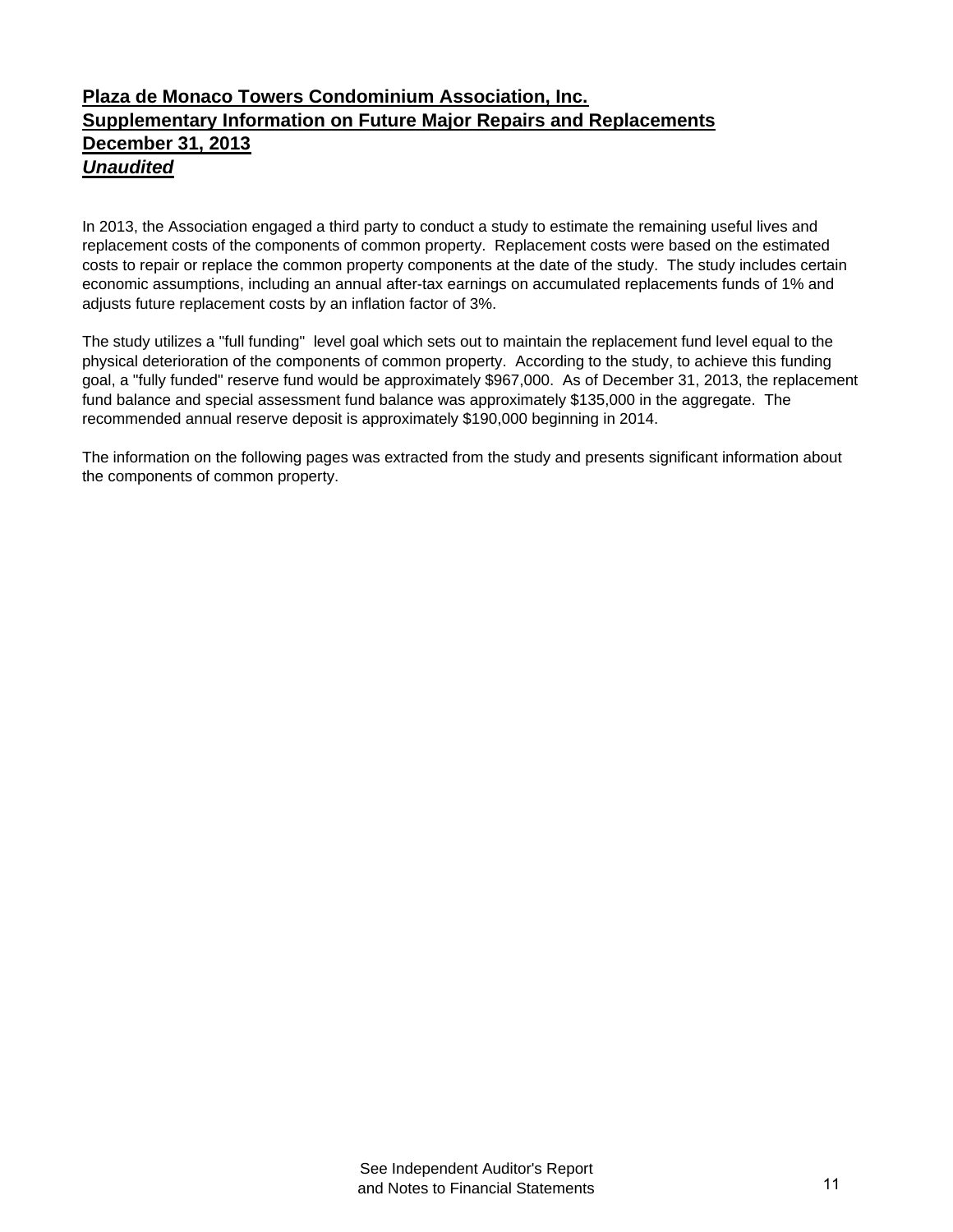# **Table 2: Reserve Component List Detail Component List Detail 9930-2**

|      |                                     |                          |        | Rem.           |           | Current   |
|------|-------------------------------------|--------------------------|--------|----------------|-----------|-----------|
|      |                                     |                          | Useful | Useful         | Best      | Worst     |
| #    | Component                           | Quantity                 | Life   | Life           | Cost      | Cost      |
| 103  | Concrete Parking - Seal             | Approx 20,800 GSF        | 10     | 3              | \$31,200  | \$52,000  |
| 103  | Concrete Walks - Repair (part)      | Approx 8,600 GSF         | 5      | 1              | \$8,000   | \$10,000  |
| 108  | Timber Retaining Walls - Replace    | Approx 2,900 GSF         | 30     | 14             | \$87,000  | \$116,000 |
| 109  | Wood Deck - Replace                 | Approx 6,300 GSF         | 25     | 0              | \$113,400 | \$151,200 |
| 110  | Tower Decks - Resurface/Reseal      | Approx (104) Decks       | 25     | 24             | \$187,200 | \$228,800 |
| 201  | Asphalt 1 - Resurface               | Approx 47,000 GSF        | 25     | 24             | \$136,300 | \$150,400 |
| 201  | Asphalt 2 - Resurface               | Approx 48,000 GSF        | 25     | 2              | \$139,200 | \$153,600 |
| 202  | Asphalt - Crack Fill                | Approx 95,000 GSF        | 1      | 0              | \$1,500   | \$2,500   |
| 202  | Asphalt - Seal/Repair               | Approx 95,000 GSF        | 5      | 4              | \$19,000  | \$28,500  |
| 303  | <b>HVAC Units - Replace</b>         | (2) York Cooling Units   | 25     | 16             | \$110,000 | \$130,000 |
| 306  | Make-up Air Units - Replace         | (3) Combination Units    | 20     | 5              | \$42,000  | \$54,000  |
| 310  | Large Boilers 1 - Refurbish         | (2) Gas Fired Boilers    | 20     | 18             | \$30,000  | \$40,000  |
| 310  | Large Boilers 2 - Refurbish         | (2) Gas Fired Boilers    | 20     | 5              | \$30,000  | \$40,000  |
| 310  | Small Boilers 1 - Refurbish         | (2) Gas Fired Boilers    | 20     | 17             | \$16,000  | \$20,000  |
| 310  | Small Boilers 2 - Refurbish         | (2) Gas Fired Boilers    | 20     | 5              | \$16,000  | \$20,000  |
| 312  | Large Pumps - Replace (part)        | Approx (4) Pumps         | 8      | 2              | \$10,000  | \$15,000  |
| 312  | Small Pumps - Replace (part)        | Approx (9) Pumps         | 8      | 1              | \$5,000   | \$8,000   |
| 312  | Valves - Replace (part)             | Numerous Valves          | 10     | 2              | \$6,000   | \$10,000  |
| 320  | Pole Lights - Replace               | Approx 95 Pole Lights    | 30     | 5              | \$9,500   | \$14,300  |
| 384  | Cabinet Heaters - Replace           | Approx (6) Units         | 15     | 3              | \$7,200   | \$9,000   |
| 408  | Pool Table - Replace                | (2) 8' Brunswick Tables  | 30     | 15             | \$12,000  | \$16,000  |
| 505  | Wood Fence 1 - Replace              | Approx 1,260 LF Fence    | 20     | 1              | \$30,200  | \$37,800  |
| 505  | Wood Fence 2 - Replace              | Approx 2,600 LF Fence    | 20     | 18             | \$62,400  | \$78,000  |
| 506  | Storage Shed - Replace              | (1) 8'X10' Storage Shed  | 30     | 15             | \$2,000   | \$3,000   |
| 601  | Carpet - Replace                    | Approx 1,200 GSY         | 10     | 6              | \$36,000  | \$60,000  |
| 703  | Entry System - Replace              | (1) Entry Panel          | 20     | 18             | \$2,000   | \$3,000   |
| 720  | Security System - Replace           | (1) Video System         | 20     | 16             | \$4,000   | \$6,000   |
| 803  | Water Heaters 1 - Replace           | (2) 500,000 BTU Tanks    | 20     | 10             | \$7,600   | \$11,200  |
| 803  | Water Heaters 2 - Replace           | (2) 500,000 BTU Tanks    | 20     | 16             | \$7,600   | \$11,200  |
| 803  | Water Heaters 3 - Replace           | (4) 500,000 BTU Tanks    | 20     | 14             | \$15,200  | \$22,400  |
| 902  | Exercise Equipment - Replace (part) | Misc Fitness Equipment   | 10     | 5              | \$5,000   | \$10,000  |
| 902  | Exercise Room - Refurbish           | Approx 650 GSF           | 12     | $\overline{7}$ | \$9,800   | \$13,000  |
| 904  | Kitchenette - Refurbish             | (1) 12x10 Kitchenette    | 20     | 5              | \$12,000  | \$15,000  |
| 905  | Steam Room Heater - Replace         | (1) Steam Master Unit    | 20     | 5              | \$4,000   | \$6,000   |
| 906  | Sauna Room - Refurbish              | Approx 540 GSF           | 25     | 5              | \$11,900  | \$14,000  |
| 910  | Club Room - Refurbish               | Approx 650 GSF           | 12     | 7              | \$7,800   | \$9,800   |
| 910  | Game Room - Refurbish               | Approx 750 GSF           | 12     | 7              | \$6,000   | \$7,500   |
| 910  | Offices - Refurbish                 | (2) Office areas         | 12     | 7              | \$6,000   | \$10,000  |
| 911  | Furniture - Replace (part)          | Misc Common Area Furn.   | 10     | 4              | \$8,000   | \$10,000  |
| 1003 | Irrig. Controllers - Replace (part) | (2) Controllers          | 10     | 4              | \$1,000   | \$1,500   |
| 1005 | Trees - Replace (partial)           | Numerous Mature Trees    | 10     | 6              | \$8,000   | \$10,000  |
| 1116 | Wood Surfaces - Repaint             | Approx 44,000 GSF        | 5      | 3              | \$30,800  | \$39,600  |
| 1201 | Pool/Spa - Resurface                | (1) Pool/Spa Combination | 10     | 8              | \$18,000  | \$22,000  |
| 1203 | Coping Stones - Replace             | Approx 350 LF            | 20     | 18             | \$19,300  | \$22,800  |
| 1204 | Pool/Spa - Retile                   | Approx 350 LF            | 10     | 8              | \$15,800  | \$19,300  |
| 1207 | Pool/Spa Filter - Replace           | (3) Filters              | 25     | 22             | \$2,400   | \$3,000   |
| 1209 | Pool/Spa Heater - Replace           | 2 Raypak Heaters         | 20     | 18             | \$4,400   | \$5,000   |